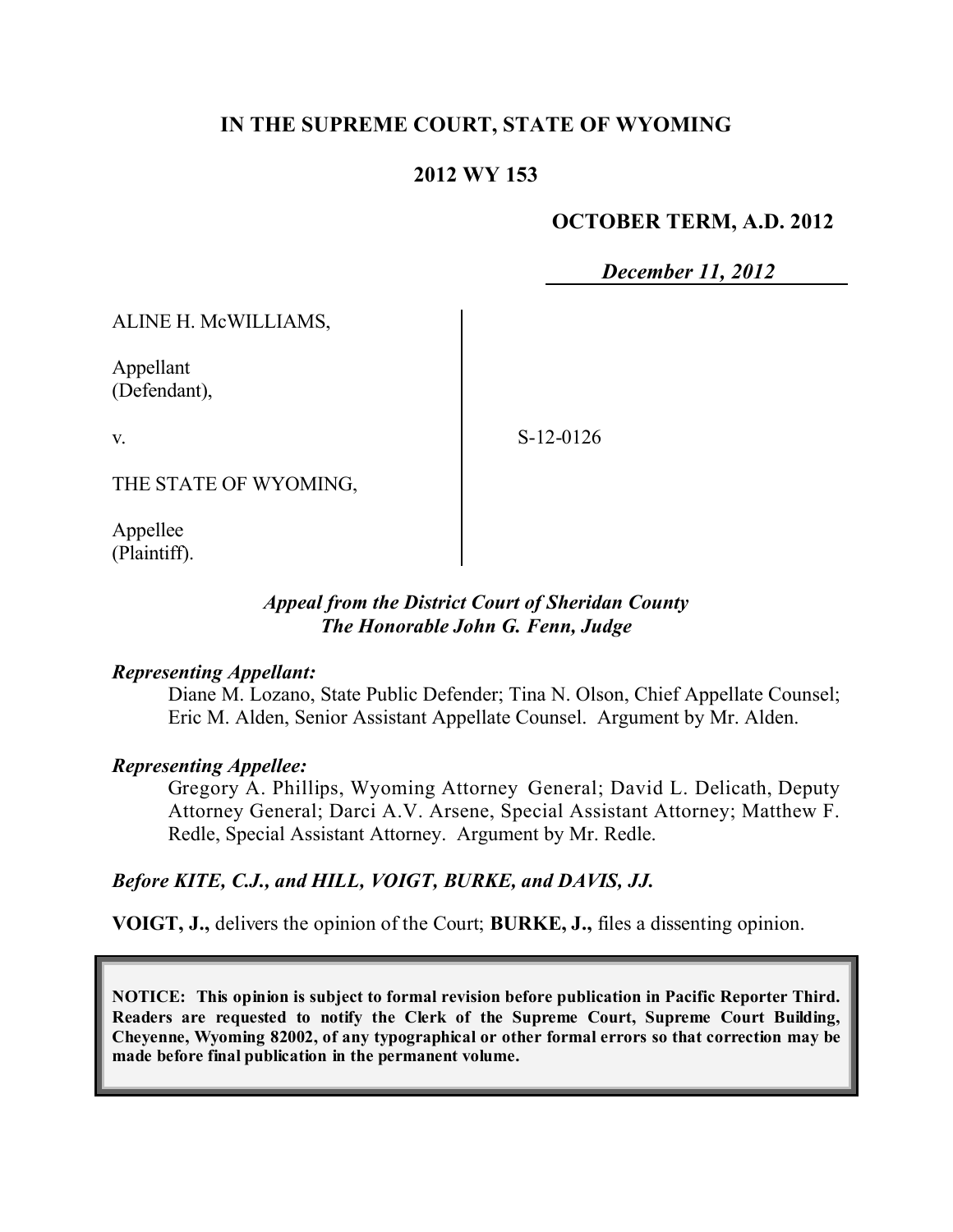## **VOIGT, Justice.**

[¶1] This is an appeal from the district court's order modifying a previous deferral order entered pursuant to Wyo. Stat. Ann. § 35-7-1037 (LexisNexis 2011), the district court's entry of judgment of conviction on one previously deferred count, and the district court's entry of judgment and sentence on that count. We affirm.

#### **ISSUES**

[¶2] 1. Are the State's Motion to Reconsider and the subsequent Order on State's Motion to Reconsider, and the subsequent Judgment and Sentence nullities, and therefore void?

2. If the Motion to Reconsider was not a nullity, was it deemed denied under W.R.C.P. 6(c)(2)?

## **FACTS**

[¶3] The appellant was charged with three counts of illegal drug possession, two counts being felonies and one count being a misdemeanor. Without having entered into a plea agreement with the State, the appellant pled guilty to all three counts at arraignment. The district court found that a factual basis existed for all three counts, but ordered a presentence investigation without accepting any of the pleas or adjudicating guilt.

[¶4] After the sentencing hearing some months later, the district court, over the objections of the State, entered an Order Pursuant to W.S. § 35-7-1037. The relevant term of that order, for purposes of this appeal, is the district court's deferral of further proceedings without adjudicating guilt on both of the felonies.<sup>1</sup>

 <sup>1</sup> Wyo. Stat. Ann. § 35-7-1037 reads as follows:

Whenever any person who has not previously been convicted of any offense under this act or under any statute of the United States or of any state relating to narcotic drugs, marihuana, or stimulant, depressant, or hallucinogenic drugs, pleads guilty to or is found guilty of possession of a controlled substance under W.S.  $35-7-1031(c)$  or  $35-7-1033(a)(iii)(B)$ , the court, without entering a judgment of guilt and with the consent of the accused, may defer further proceedings and place him on probation upon terms and conditions. Upon violation of a term or condition, the court may enter an adjudication of guilt and proceed as otherwise provided. Upon fulfillment of the terms and conditions, the court shall discharge the person and dismiss the proceedings against him. Discharge and dismissal under this section shall be without adjudication of guilt and is not a conviction for purposes of this section or for purposes of disqualifications or disabilities imposed by law upon conviction of a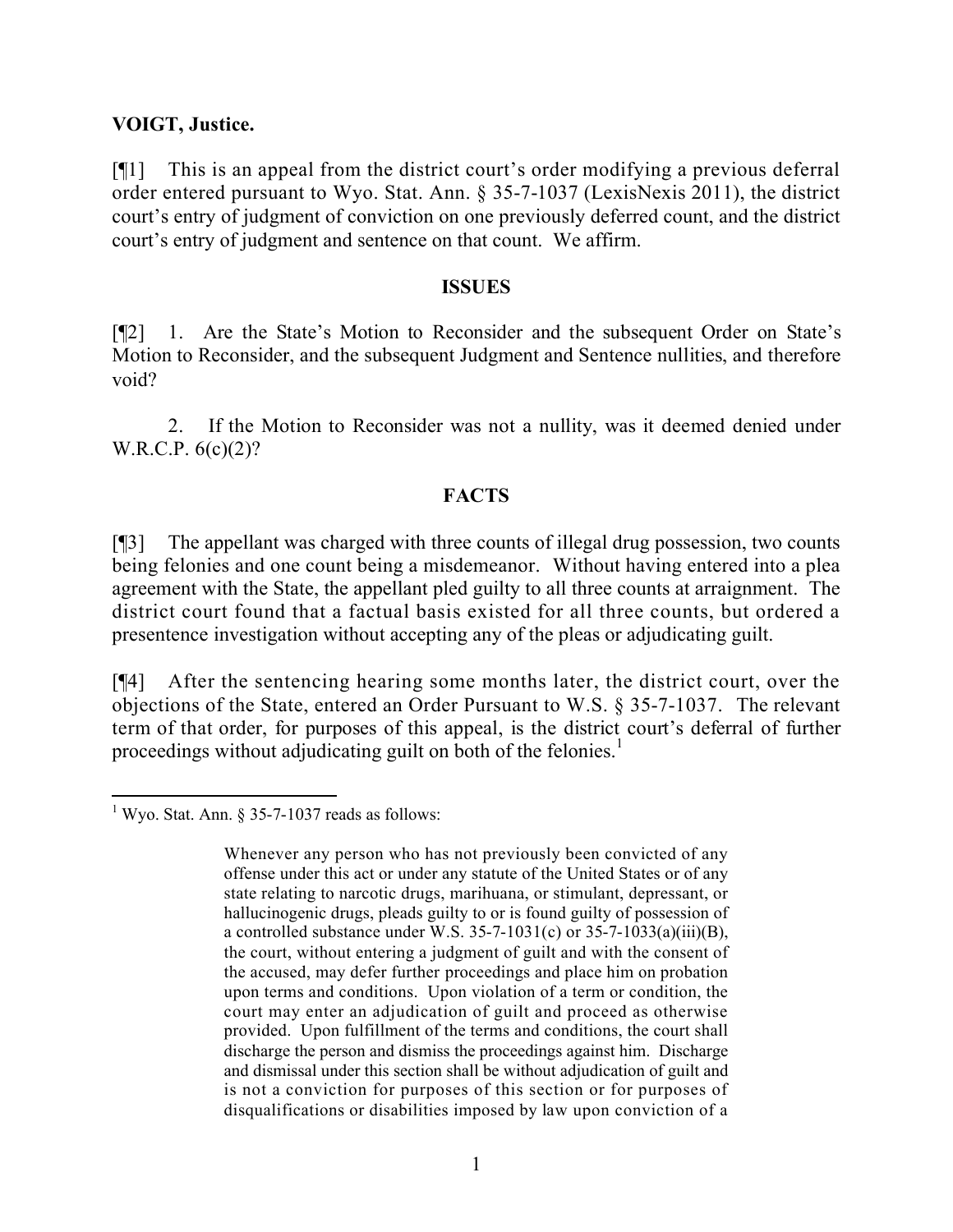[¶5] One day after the order was entered, the State filed a Motion to Reconsider. The Motion to Reconsider was based on three arguments: (1) the appellant did not deserve a deferral; (2) Wyo. Stat. Ann. § 35-7-1037 is unconstitutional in that it violates the doctrine of separation of powers by not requiring the State's consent to a deferral; and (3) the district court lacks authority to grant a deferral where an information contains multiple counts. The Motion to Reconsider was filed on November 17, 2011, but it was not heard by the district court until March 27, 2012, which was 131 days later.

[¶6] During the motion hearing, the district court stated that it believed it had erred as a matter of law in granting deferrals on both counts, withdrew one of the deferrals, accepted the appellant's guilty plea on one count, and proceeded to sentencing. A Judgment and Sentence was filed on April 20, 2012, followed five days later by the Order on State's Motion to Reconsider. The gravamen of the order is contained in its first two findings:

> 1. W.S. § 35-7-1037 does not authorize the Court to order deferral of multiple counts of an information or indictment;

> 2. The Court erred in deferring entry of conviction and sentence in both Counts 1 and 2[.]

[¶7] The appellant now challenges both the Order on State's Motion to Reconsider and the subsequent Judgment and Sentence. As can be seen from the appellant's statement of the issues set forth above, *see supra* ¶ 2, the appellant is not herein contesting the district court's determination that it lacked the authority to grant two deferrals in the case.<sup>2</sup> Rather, the appellant is challenging the district court's authority to consider the State's Motion to Reconsider.

> crime, including the additional penalties imposed for second or subsequent convictions under W.S. 35-7-1038. *There may be only one (1) discharge and dismissal under this section with respect to any person.* This section shall not be construed to provide an exclusive procedure. Any other procedure provided by law relating to suspension of trial or probation, may be followed, in the discretion of the trial court.

<sup>(</sup>Emphasis added.) 2 *See Barnes v. State*, 951 P.2d 386, 388 (Wyo. 1998), and *Dickson v. State*, 903 P.2d 1019, 1025 (Wyo. 1995) ("[W]e might find a good deal of difficulty in sustaining the district court. Wyo. Stat. § 7-13-301 [(LexisNexis 2011)] does not readily adapt to its application in a multi-count case. The legislative intent seems clear to the effect it can only be used once."). Wyo. Stat. Ann. § 7-13-301 is the criminal code equivalent of Wyo. Stat. Ann. § 35-7-1037, which is found in the controlled substances act.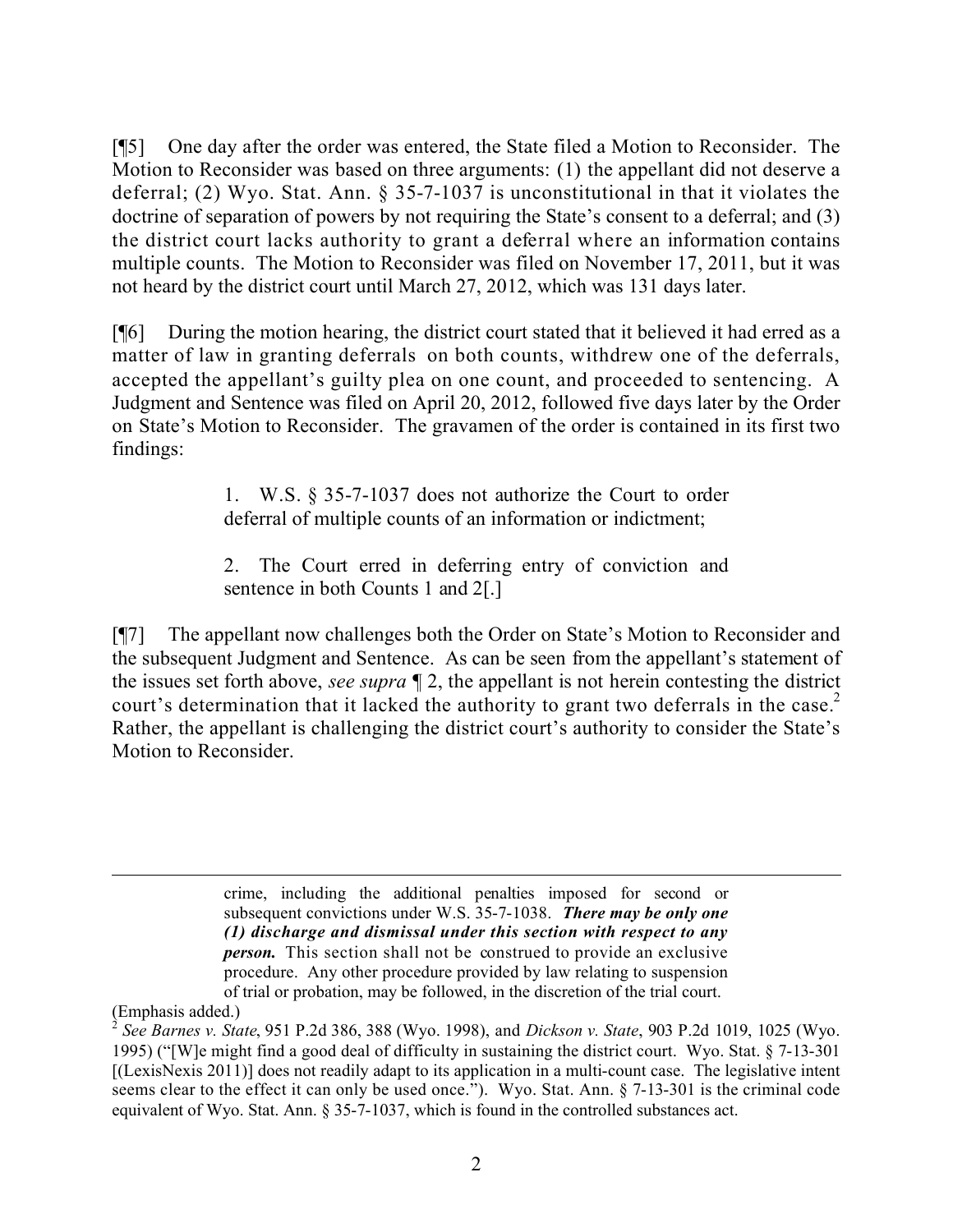#### **STANDARD OF REVIEW**

[¶8] The parties agree that this appeal is in the nature of a challenge to subject matter jurisdiction, which is a question of law that we review *de novo*. *Eckdahl v. State*, 2011 WY 152, ¶ 16, 264 P.3d 22, 27 (Wyo. 2011).

## **DISCUSSION**

# *Are the State's Motion to Reconsider and the subsequent Order on State's Motion to Reconsider, and the subsequent Judgment and Sentence nullities, and therefore void?*

[¶9] In *Plymale v. Donnelly*, 2006 WY 3, ¶ 3, 125 P.3d 1022, 1023 (Wyo. 2006), a mother filed a motion to reconsider after the district court entered an order granting her ex-husband's request for child support abatement. The district court denied the motion and the mother appealed. On its own motion, this Court held that motions to reconsider, and orders entered thereon, were "nullities" and therefore void, because no court rule provided for such a motion. *Id.* at ¶¶ 7-10, 125 P.3d at 1024-25. *See also Ragsdale v. Hartford Underwriters Ins. Co.*, 2007 WY 163, ¶ 7, 169 P.3d 78, 81 (Wyo. 2007). Of more significance to the instant case, we held in *Steranko v. Dunks*, 2009 WY 9, ¶ 6, 199 P.3d 1096, 1096-97 (Wyo. 2009), "that the rule of *Plymale* should not be extended to prejudgment motions to reconsider." Our reasoning was two-fold: (1) the concern with whether a motion to reconsider stays the time for filing an appeal is not present prejudgment; and (2) district courts traditionally have had the authority to revise their rulings prior to final judgment. *Id. See also Freeman v. State*, 2011 WY 21, 246 P.3d 601, 601- 02 (Wyo. 2011) (tolling of time for filing appeal), and *Broadhead v. Broadhead*, 737 P.2d 731, 733 (Wyo. 1987) (district court's authority to revise rulings).

[¶10] The rule of *Plymale v. Donnelly*, which rule is the central focus of the appellant's argument, does not apply to pre-judgment motions to reconsider. The State's Motion to Reconsider was filed and heard before judgment was entered and was not, therefore, a nullity.

# *If the Motion to Reconsider was not a nullity, was it deemed denied under W.R.C.P. 6(c)(2)?*

[¶11] We are tempted to decline to answer this question because nearly half of the appellant's brief is dedicated to an argument that would make W.R.C.P.  $6(c)(2)$ inapplicable to her case. Before we dissect that argument, we will set forth the court rules that give the argument some plausibility. W.R.Cr.P. 1 contains, *inter alia*, the following sentence: "In the event that a procedure is not established by these rules, the Wyoming Rules of Civil Procedure shall govern." W.R.C.P. 6(c)(2) provides that "[a]ny motion, under Rules 50(b) and (c)(2), 59 and 60(b), not determined within 90 days after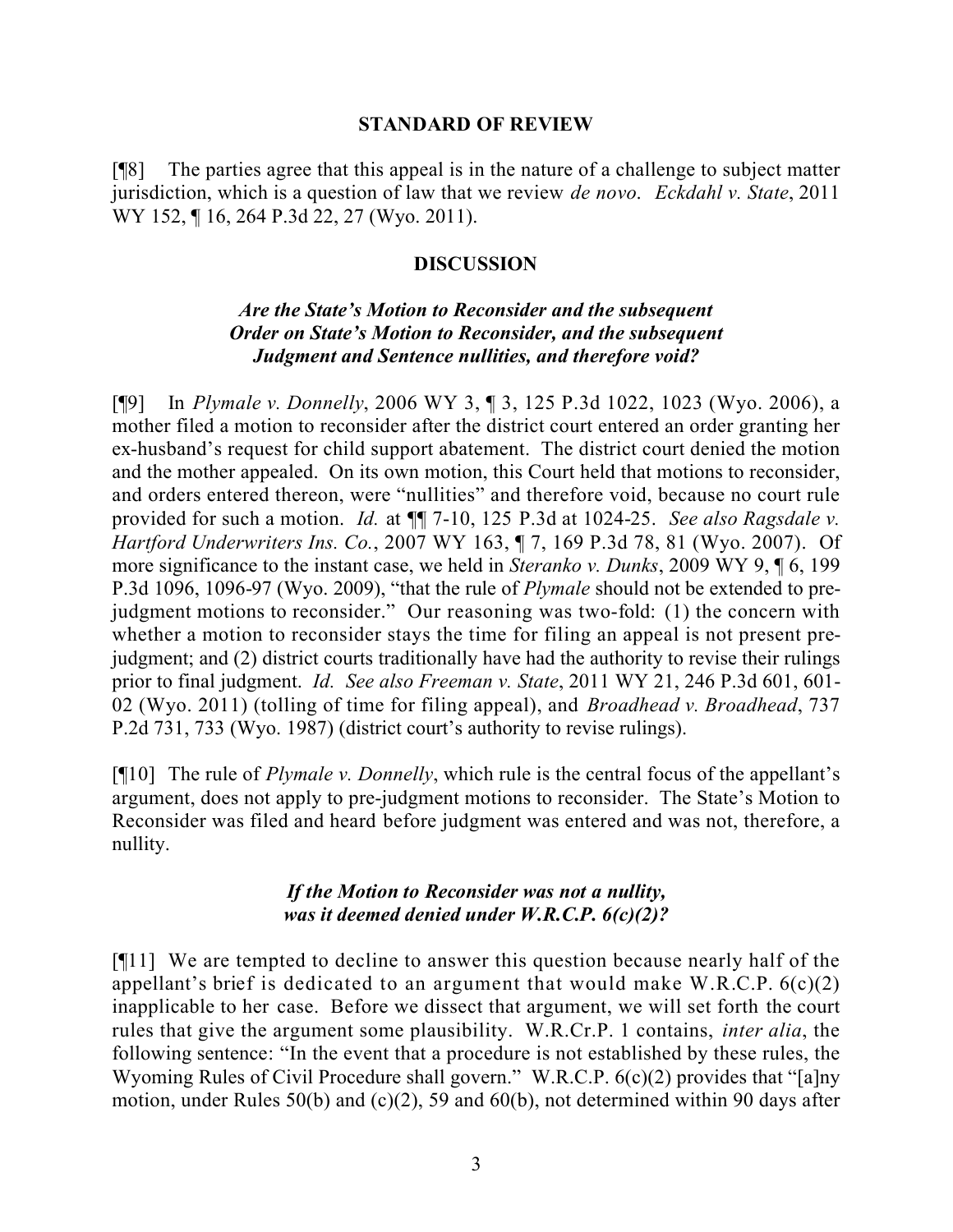filing shall be deemed denied  $\ldots$ ." In turn, W.R.C.P. 60(b) authorizes the trial court to "relieve a party or a party's legal representative from a final judgment, order, or proceeding" for any of numerous listed reasons. In the second issue raised in this appeal, the appellant contends that if this Court should determine that the State's Motion to Reconsider was not a nullity because it was really a W.R.C.P. 60(b) motion, then the motion was deemed denied 90 days after it was filed.

[¶12] Arguing alternatively to her primary argument that the State's motion was a nullity because it was a motion to reconsider, the appellant contends in regard to this second issue that, "[i]f the Court determines that Rule 60 W.R.Civ.P. should be bootstrapped into criminal procedure then it is necessary that the time limits governing its exercise also be bootstrapped with it." Prior to making that assertion, however, the appellant sets forth numerous reasons why she does not believe W.R.C.P. 60(b) was available to the State as an avenue for relief: (1) W.R.Cr.P. 1 does not allow the incorporation of civil rules into the criminal rules where a procedure is already available in the criminal rules; (2) the State could have filed a bill of exceptions, or it could have filed a motion under W.R.Cr.P. 35(a) or W.R.Cr.P. 36; (3) the State's motion truly was a motion to reconsider as it did not contain a prayer for relief seeking any relief available under W.R.C.P. 60(b) (citing *Padilla v. State*, 2004 WY 66, ¶ 8, 91 P.3d 920, 922 (Wyo. 2004)); (4) the motion did not seek to relieve the State from the deferral order, inasmuch as the State was not burdened by the order; (5) simply asking a judge to change his or her mind is the purest form of a motion for reconsideration; and (6) this Court has previously declined to import the civil "deemed denied" rule into criminal proceedings, where the rules of criminal procedure and constitutional due process govern the timely disposition of proceedings (citing *DeLoge v. State*, 2005 WY 152, ¶ 12, 123 P.3d 573, 578 (Wyo. 2005)).

[¶13] The record supports the conclusion that the State's motion was not a W.R.C.P. 60(b) motion, but was purely a motion to reconsider the district court's deferral order. The issue of a potential deferral under Wyo. Stat. Ann. § 35-7-1037 in a multi-count information came up as early as the arraignment, with the State taking the position that such exceeded the authority of the court. It was raised again at the first sentencing hearing, where the district court entered the deferrals despite the State's objections. The Motion to Reconsider was exactly what its title suggested; it was a request that the court reconsider its decision and "change its mind." In response, during the motion hearing, the district court acknowledged that "the Court was wrong," and that "[y]ou get one, you don't get two." This was strictly a motion to reconsider, not governed by the deemed denied provision of W.R.C.P. 6(c)(2).

[¶14] Finally, the tenor of some statements made in the dissenting opinion demand a response. The gravamen of the dissenting opinion, as it relates to the issue raised by the appellant, is the contention that the State's motion for reconsideration is a post-judgment motion, rather than a pre-judgment motion. But the dissenting opinion ventures far beyond that central focus. For instance, the dissenting opinion asserts in ¶ 24 that a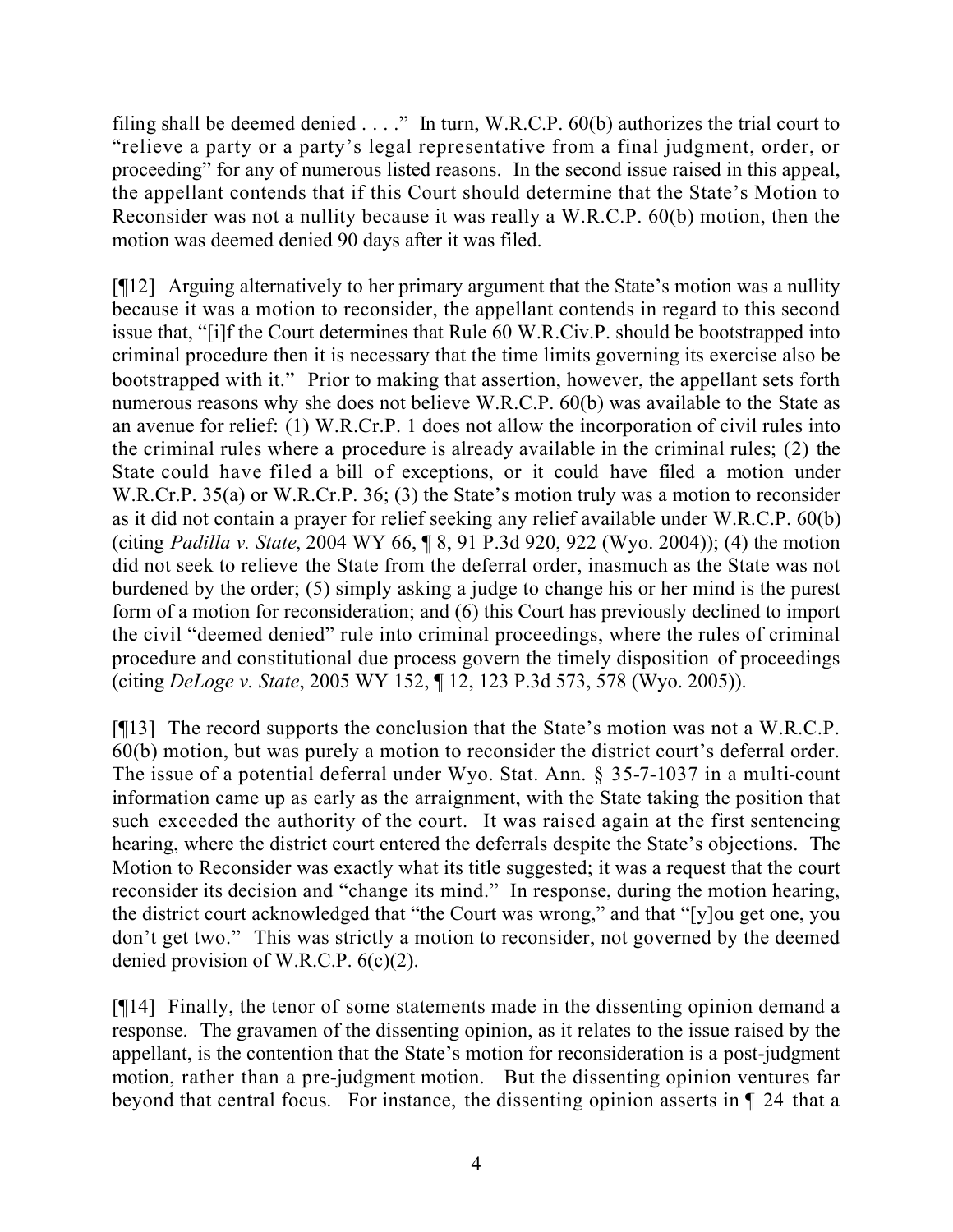deferral order "is not an order that a district court may revisit and revise in the exercise of its discretion." Where is the authority for that proposition? Does that mean never? Does that mean not even at the defendant's request? Does that mean not even if the suggested revision is to the defendant's advantage? We should not be trying to answer those questions in this case, where they are not directly addressed by counsel in the briefs. Next, the following sentence appears in  $\P$  26 of the dissent: "[T]he majority has apparently eliminated any requirement that a motion for reconsideration be founded on legitimate, substantive legal grounds." Nothing of the sort has been done in this opinion. The district court granted the motion for reconsideration because it believed that it had entered the order of deferral illegally. That seems like substantive legal grounds.In a similar overstatement, the dissenting opinion says in ¶ 26 that the majority opinion "condones the use of motions for reconsideration lacking any substantive basis[.]" The reader should re-read the majority opinion and look for the words "This Court condones the use of motions for reconsideration lacking any substantive basis." Neither those specific words, nor the thought they impart, are contained in the majority opinion.<sup>3</sup>

[¶15] The first sentence of ¶ 27 in the dissent says this: "I am unaware of any rule, statute, or precedent that authorizes the district court to 'change its mind' following entry of a deferral order." That is not surprising, given that the appellant did not raise that question as a separate issue, nor did she brief it so as to tell this Court what "rule, statute, or precedent" we should be following in telling the district court that it has no such authority. Next, also in ¶ 27, the dissenting opinion quotes *Ken v. State*, 2011 WY 167, ¶ 32, 267 P.3d 567, 575 (Wyo. 2011), in chastising the majority in the present case because it "fails to reflect and take into account the very limited ability of the State to challenge adverse determinations in a criminal case." A couple of comments about this quotation are in order. First, the appellant did not rely upon *Ken* in making her nullity argument. Second, *Ken* does not say that the State has a very limited ability "to challenge adverse determinations in a criminal case." What *Ken* says is that, "[i]n Wyoming, the prosecution in a criminal case does not have the right of direct appeal." *Id.* at ¶ 32, at 575. *Ken* cites *State v. Newman*, 2004 WY 41, ¶ 23, 88 P.3d 445, 453 (Wyo. 2004), which involved "rare and unusual circumstances" wherein this Court accepted the State's petition for writ of review in lieu of a bill of exceptions after the district court dismissed the State's case with prejudice. *Id.* at ¶ 23, at 453. *Ken* also cites *Crozier v. State*, 882 P.2d 1230, 1236 (Wyo. 1994). *Crozier* also has nothing to do with the present case; the question in *Crozier*, to which the answer was "no," was whether the State could get around the "no appeal" rule by cross-appealing after a jury trial. *Id.* at 1236. The instant case has nothing to do with the right of the State to bring an appeal or a bill of exceptions

 <sup>3</sup> The penultimate sentence of  $\P$  26 of the dissenting opinion says that the majority opinion "upholds" 'post-judgment' motions for reconsideration that merely ask the district court to 'change its mind.'" We assume this is a typographical error, and that "pre-judgment" was meant instead, inasmuch as the majority opinion is based upon the contention that a deferral order is a "pre-judgment" order, not a "postjudgment" order.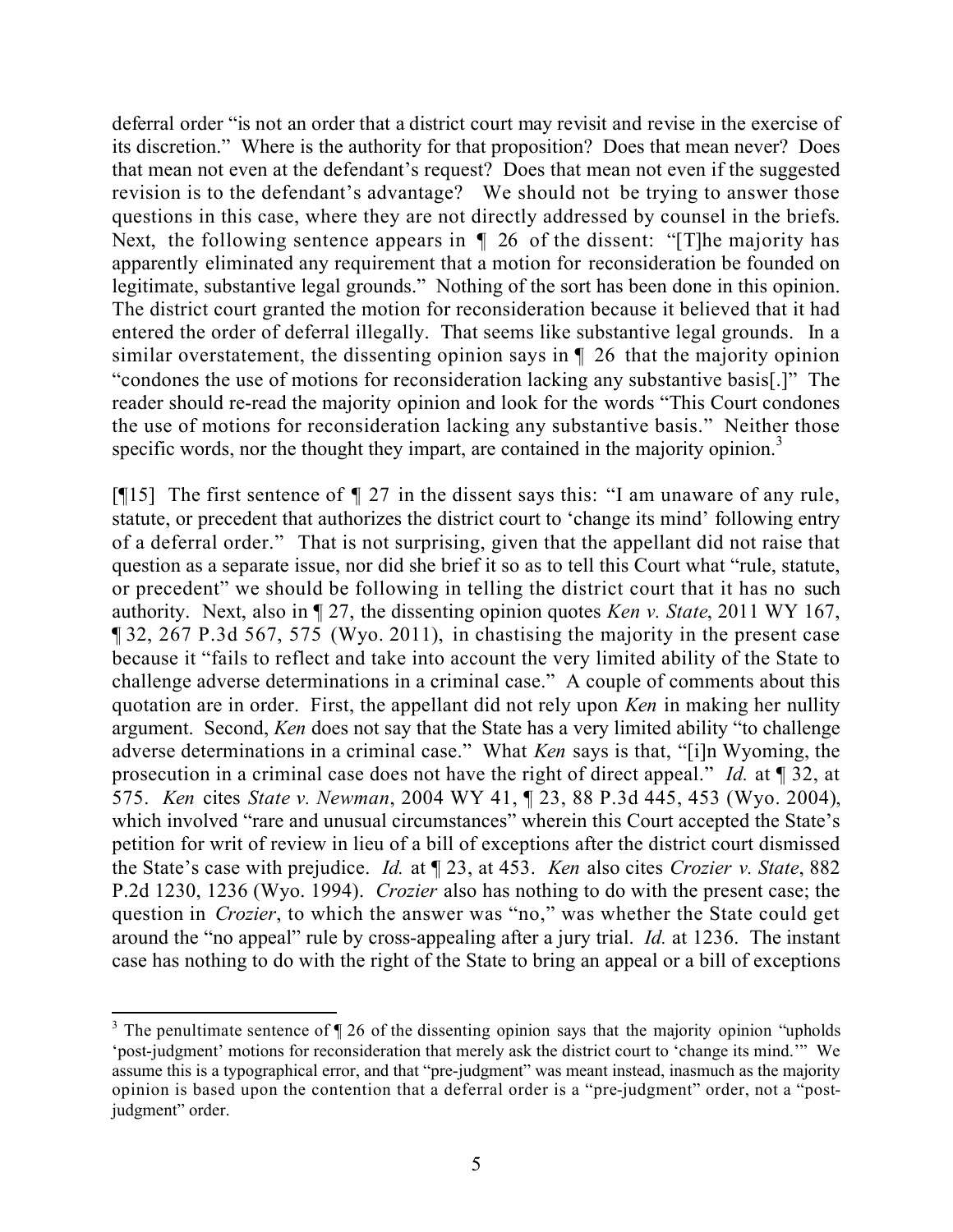to this Court.<sup>4</sup> The question raised by the appellant has only to do with a pre-judgment ruling in the district court.

[ $[16]$  Next, we must note the dissenting opinion's claim in  $[$  33 that, "[w] ith this opinion, the majority opens the door for discretionary reconsideration of the deferral order at any time during the probationary period." If that door is open, it is not because of the majority opinion. It is open because the Court has not been made aware, by this appellant or anyone else, of a rule of law prohibiting the district court from amending a deferral order while the case is still pending in that court's jurisdiction. Furthermore, this case involves a district court's determination that the order was illegally entered. There is no suggestion that the district court, in the exercise of its discretion, may modify a deferral order willy-nilly. The question of what a district court may or may not do with a deferral order is not before this Court as a stated issue in this case. That issue needs to be briefed and argued before it is answered. If the district court has no authority to correct an illegality in a deferral order, does that mean the court has no authority, for instance, to correct an illegality such as placing the defendant on probation for ten years, where the maximum is five years under the statute? Could the district court not make that correction *sua sponte*? In other words, does this Court, rather than the district court, have jurisdiction over a deferral order, with the exception of revoking the defendant's probation if the defendant is not successful or dismissing the case if the defendant is successful? This is not the case to try to answer that question.

[¶17] Lastly, W.R.A.P. 1.05 and the cases annotated thereafter make it clear that a "final" order and an "appealable" order are not necessarily the same thing. An order may be appealable even though it is not the final order entered in a case. Clearly, a deferral order is not a final order. The district court retains jurisdiction over the case, and a variety of additional orders may be entered. The fact that it may be an appealable order really has little to do with whether or not the district court may or may not amend it on the ground that it was an illegal order.

 $4$  A clarification might be in order here. In  $\P$  30 of the dissenting opinion, the first sentence says that "[i]t should be noted that the Order the State attempted to challenge in this case by appeal was the 'Judgment and Sentence' entered by the district court following the hearing on the motion to reconsider." This reference is to the State's filing in this Court of a cross-appeal, which it subsequently attempted to have converted to a petition for writ of certiorari. The motion to convert was denied and the improper notice of appeal was dismissed. In other words, once the district court had entered a judgment and sentence, this Court honored the proposition that, at that point in the case, the proper remedy for the State to seek was a bill of exceptions.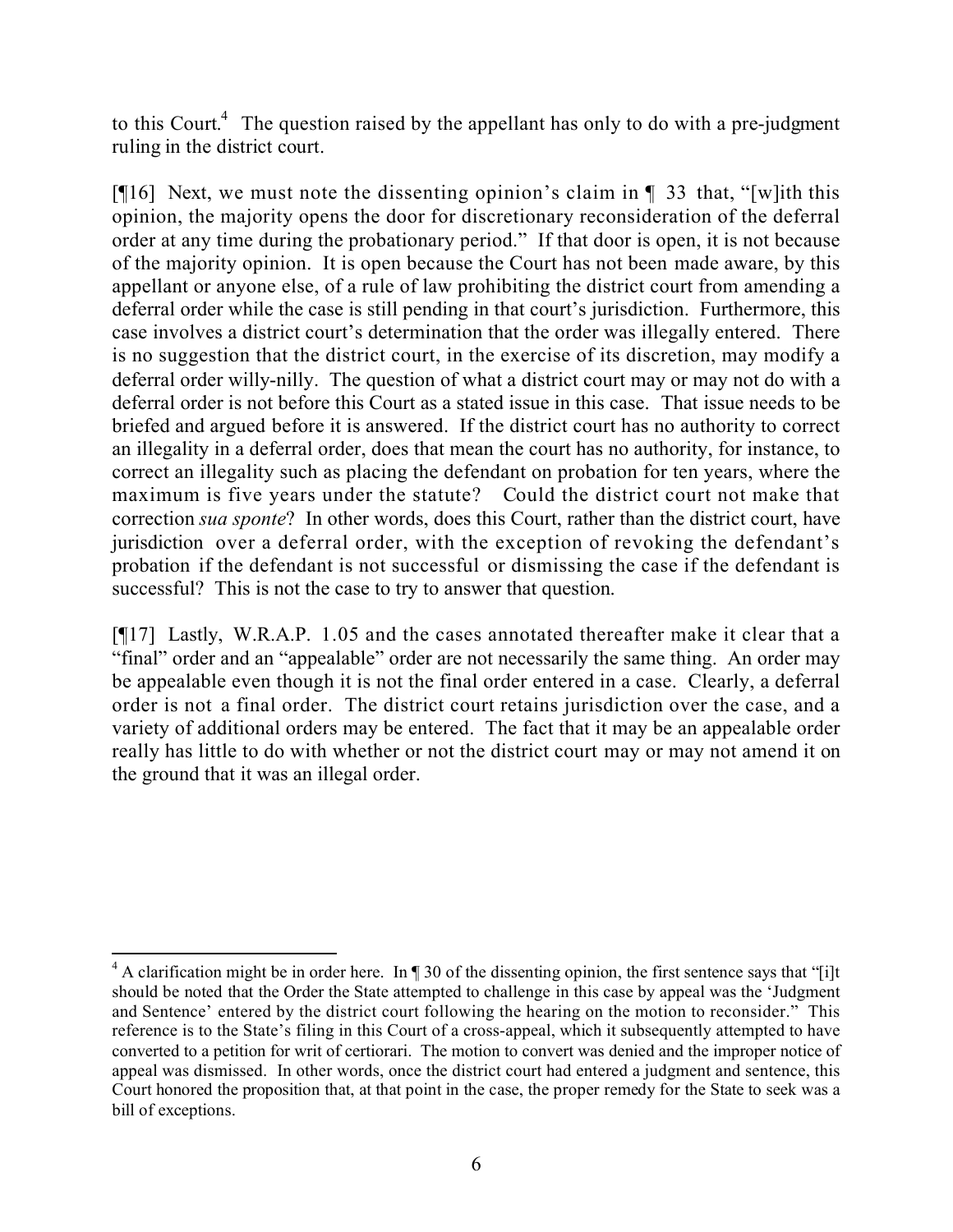### **CONCLUSION**

[¶18] The State's pre-judgment Motion to Reconsider was not a nullity, and it was not a W.R.C.P. 60(b) motion that was deemed denied 90 days after filing. We affirm.<sup>5</sup>

<sup>&</sup>lt;sup>5</sup> It should be noted that, though the issue was mentioned in passing, the appellant does not herein directly challenge the authority of a trial court to "change its mind" and amend a deferral once the defendant has begun to serve his or her probation under the deferral order. Consequently, this opinion does not address that issue, *or any other issue the appellant could have raised but did not.*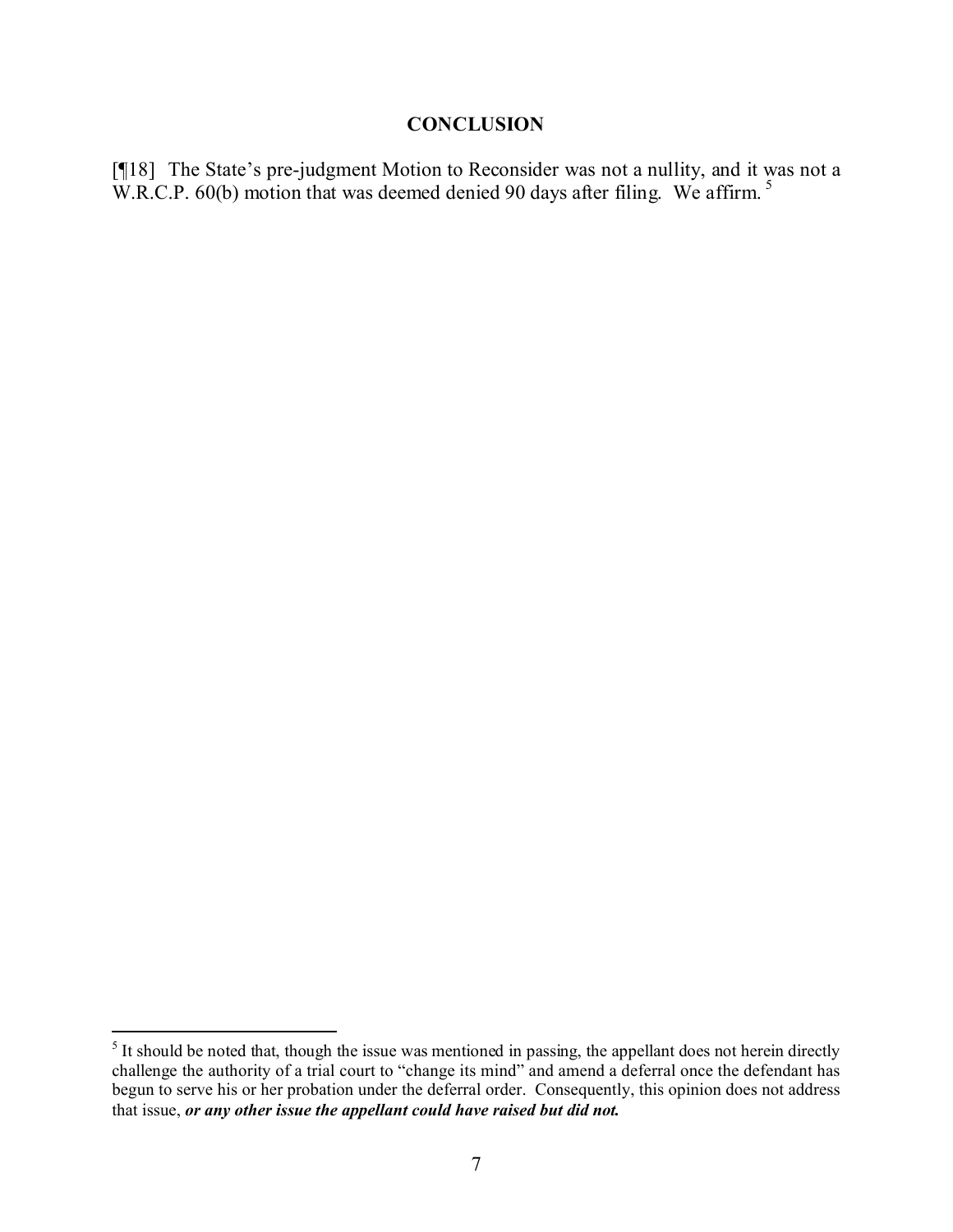## **BURKE, Justice,** dissenting.

[¶19] I respectfully dissent. The issue before us involves the ability of the State to obtain review of an order of deferral by motion for reconsideration after the order has been entered. Resolution of this issue implicates our jurisprudence relating to motions for reconsideration, the limited options available to the State to obtain review of adverse rulings in criminal cases, and the fundamental nature of the deferral order that is at the heart of this case.

[¶20] In *Plymale*, this Court held that post-judgment motions for reconsideration are not authorized by the Wyoming Rules of Civil Procedure and will, henceforth, be considered a "nullity." *Id.*, ¶ 7, 125 P.3d at 1024. We explained the impact of our determination:

> The obvious consequence of categorizing a motion for reconsideration as a **nullity** is that "all judgments or final orders from said motion are a **nullity**." *Pitts*, at 1107. *See also State ex rel. Pendell v. Adams County Bd. of Elections*, 40 Ohio St. 3d 58, 531 N.E.2d 713, 715 (Ohio 1988). We emphasize that this includes not only orders denying motions for reconsideration, but orders granting such motions as well. Orders granting a motion for reconsideration, and any action taken pursuant to that order, are void. Applying this principle to the present case, the district court's order denying Mother's motion to reconsider is void.

*Id.*, ¶ 10, 125 P.3d at 1025 (emphasis added). Our holding in *Plymal*e is applicable to post-judgment motions for reconsideration filed in criminal cases. *Freeman v. State*, 2011 WY 21, 246 P.3d 601, 601-02 (Wyo. 2011).

[¶21] Even though motions for reconsideration are not specifically authorized by the Wyoming Rules of Civil Procedure, we have determined that our holding in *Plymale*  should not be applied to "pre-judgment" motions for reconsideration. *Steranko*, ¶ 6, 199 P.3d at 1096-97. We justified the distinction stating:

> This Court concludes that the rule of *Plymale* should not be extended to pre-judgment motions to reconsider. First, the concerns with respect to appeals, as expressed in *Plymale*, are not present with pre-judgment motions to reconsider. Second, **this Court finds that recognizing such motions is consistent with a district court's traditional authority to revise its rulings prior to final judgment**. *See Broadhead v. Broadhead*, 737 P.2d 731, 733 (Wyo. 1987) ("[I]f a trial court in exercise of its discretion may modify **tentative decisions**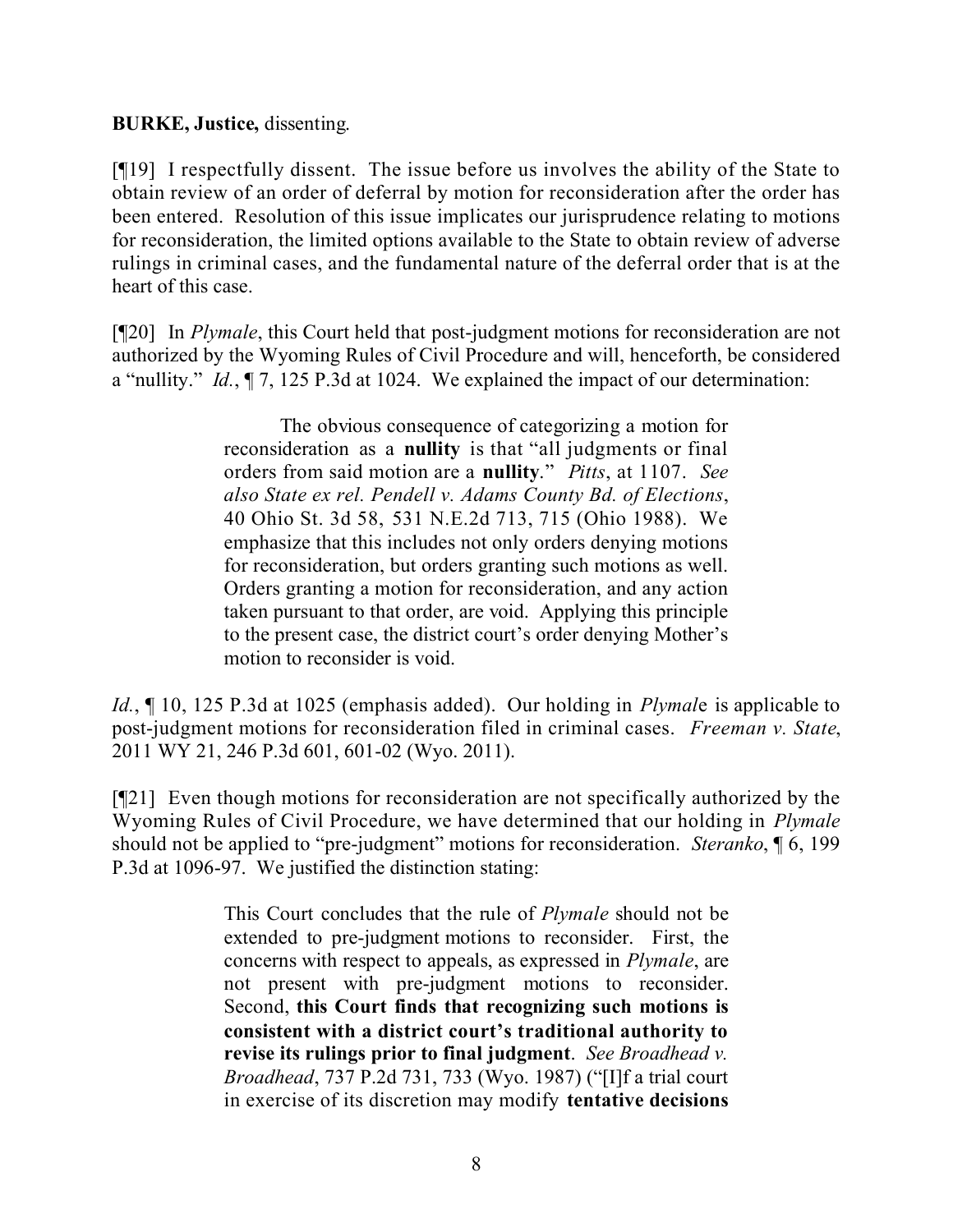until entry of the final order, it does not err in rendering a decree with changed provisions."). Therefore, this Court holds that pre-judgment motions to reconsider, whether denominated as such or not, are valid in Wyoming.

*Id.* (emphasis added).

[¶22] In this case, the majority relies upon our holding in *Steranko* to reach its conclusion that the motion to reconsider filed by the State was a pre-judgment motion to reconsider because it "was filed and heard before judgment was entered and was not, therefore, a nullity." In reaching that conclusion, the majority apparently concludes that our decision in *Plymale* only applies in criminal cases where a motion for reconsideration is filed after a judgment and sentence is entered. With all due respect to the majority, such an approach is predicated upon an unjustifiably narrow interpretation of the term "post-judgment" as used in *Plymale* and overly-broad interpretation of the term "prejudgment" employed in *Steranko*.

[¶23] The "post-judgment" order in *Plymale* was an order granting abatement of child support. *Id.*, ¶ 3, 125 P.3d at 1023. As used in *Plymale*, the term "post-judgment" refers to a motion filed after entry of a final, appealable order. The "pre-judgment" order in *Steranko* was a "Ruling Denying Continuance and Limiting Testimony" entered the month prior to the scheduled start of trial. We described the order as one that reflects a "tentative" decision within the "district court's traditional authority to revise … prior to final judgment." *Steranko*, ¶ 6, 199 P.3d at 1097. There is no suggestion that the challenged order in *Steranko* was a "final, appealable" order. Ms. McWilliams contends that the order of deferral entered in her case is not such an order. I agree with Ms. McWilliams.

[¶24] The "Order Pursuant to W.S. § 35-7-1037" is a final, appealable order. *Billis v. State*, 800 P.2d 401 (Wyo. 1990); *Meerscheidt v. State*, 931 P.2d 220 (Wyo. 1997). It is not a pre-judgment order that fits within the *Steranko* parameters. It is not tentative in any regard.<sup>6</sup> It is the type of order that may only be challenged by the State in a manner

. . . ORDERED, ADJUDGED, AND DECREED that on Counts I and II the Defendant is hereby placed on supervised probation while in

  $6$  The order reflects that it was entered after completion of a presentence investigation report by the Wyoming Department of Corrections, Division of Probation and Parole, that had been ordered by the district court. The court reviewed the report prior to reaching its decision regarding proper disposition of the case. In the order, the district court noted the objections from the State to deferral of the two felony counts, but chose to defer further proceedings on those two counts and did not enter the guilty pleas on those counts. The court entered the guilty plea on Count III and sentenced Defendant to one hundred eighty days in jail, but suspended the sentence, "in lieu of one (1) year of supervised probation, concurrent to her probationary terms in Counts I and II." The court awarded defendant credit for 80 days of presentence confinement. As to Counts I and II, the district court: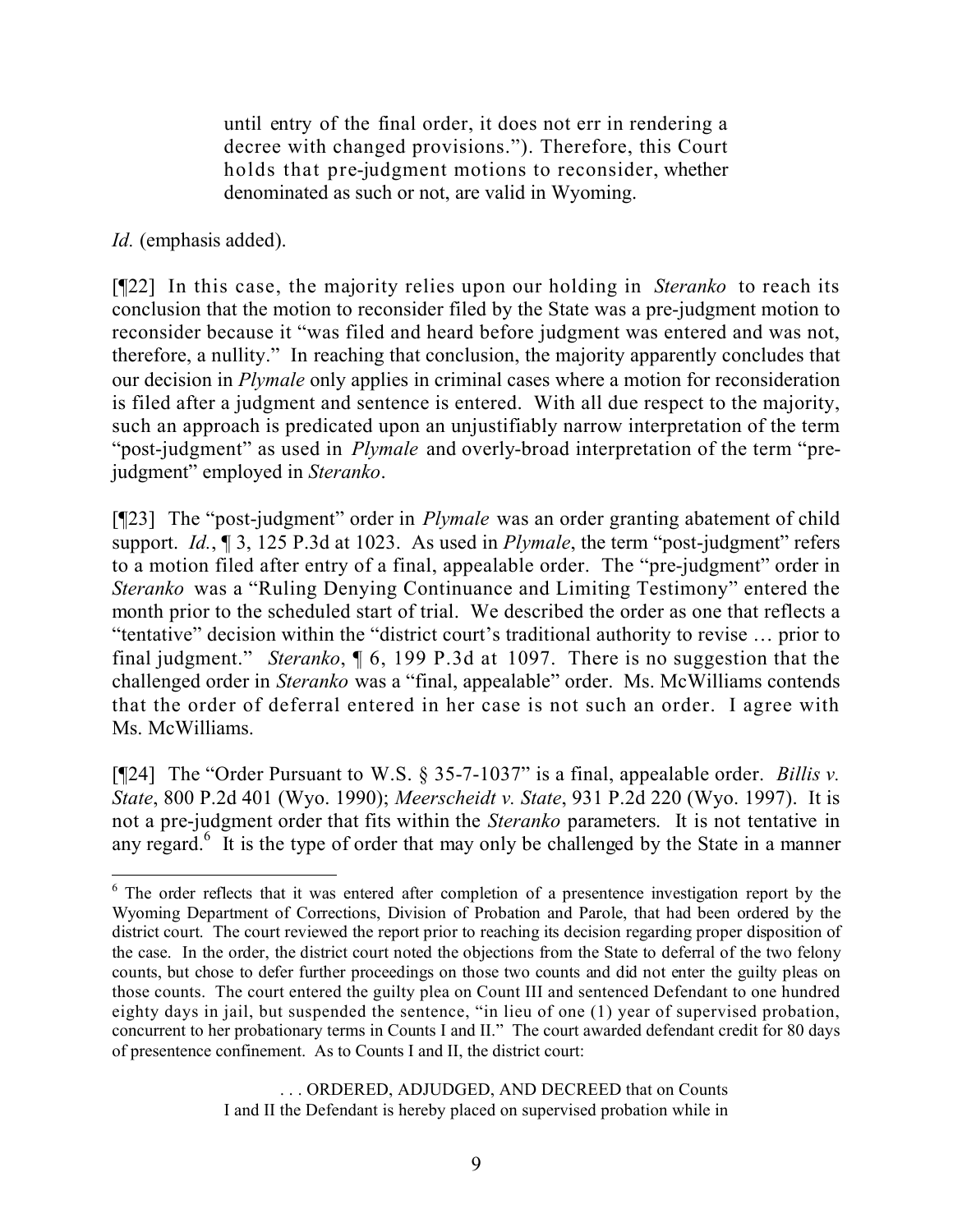authorized by statute, the rules of criminal procedure, or our precedent. It is not an order that a district court may revisit and revise in the exercise of its discretion. Wyo. Stat. Ann. § 35-7-1037 makes that clear: "Upon fulfillment of the terms and conditions, the court **shall** discharge the person and dismiss the proceedings against him." (Emphasis added.)

[¶25] In *Plymale* we recognized that we had previously looked to the substance of a "motion for reconsideration" in order to determine if the motion was premised upon a rule that tolled the time for filing a notice of appeal. We explained the problems associated with that approach and determined that, in the future, parties must properly designate the rule authorizing the motion. *Plymale*, ¶¶ 6-10, 125 P.3d at 1024-25. In this case, the majority does not identify any statute or rule of criminal procedure that authorizes the State to file the motion. It makes no attempt to look to the substance of the motion. It simply affirms declaring: "The record supports the conclusion that the State's motion was not a W.R.C.P. 60(b) motion, but was purely a motion to reconsider the district court's deferral order. . . . The Motion to Reconsider was exactly what its title suggested; it was a request that the court reconsider its decision and 'change its mind.'"

[¶26] In making that statement, the majority has apparently eliminated any requirement that a motion for reconsideration be founded on legitimate, substantive legal grounds. I use the term "apparently" because it is difficult to tell from the opinion whether the motion must be founded on substantive legal grounds. The opinion sends mixed messages. Although it condones the use of motions for reconsideration lacking any substantive basis, the majority also indicates that it is not making any "suggestion that the district court, in the exercise of its discretion, may modify a deferral order willy-nilly." The majority then attempts to tether its decision and the motion for reconsideration to substantive legal grounds. It points out that the district court granted the motion to reconsider because "it believed that it had entered the order of deferral illegally." According to the majority, "That seems like substantive legal grounds." The majority emphasizes that "[t]he fact that it may be an appealable order really has little to do with

IT IS FURTHER ORDERED, ADJUDGED, AND DECREED

that in the event the Defendant shall violate any of the terms and conditions of probation as set forth herein or any of the rules and regulations of the Department of Corrections, Division of Probation and Parole, she shall be brought directly before this Court on an Order to Show Cause why her probation should not be revoked and why she should not be sentenced on these convictions.

the State of Wyoming for a term of three (3) to five (5) years, concurrent to one another, upon the following terms and conditions.

After listing the probation conditions, the Court ordered the Defendant to pay various assessments including \$200 to the Crime Victim's Compensation Fund on "each of Counts I and II." The order concluded: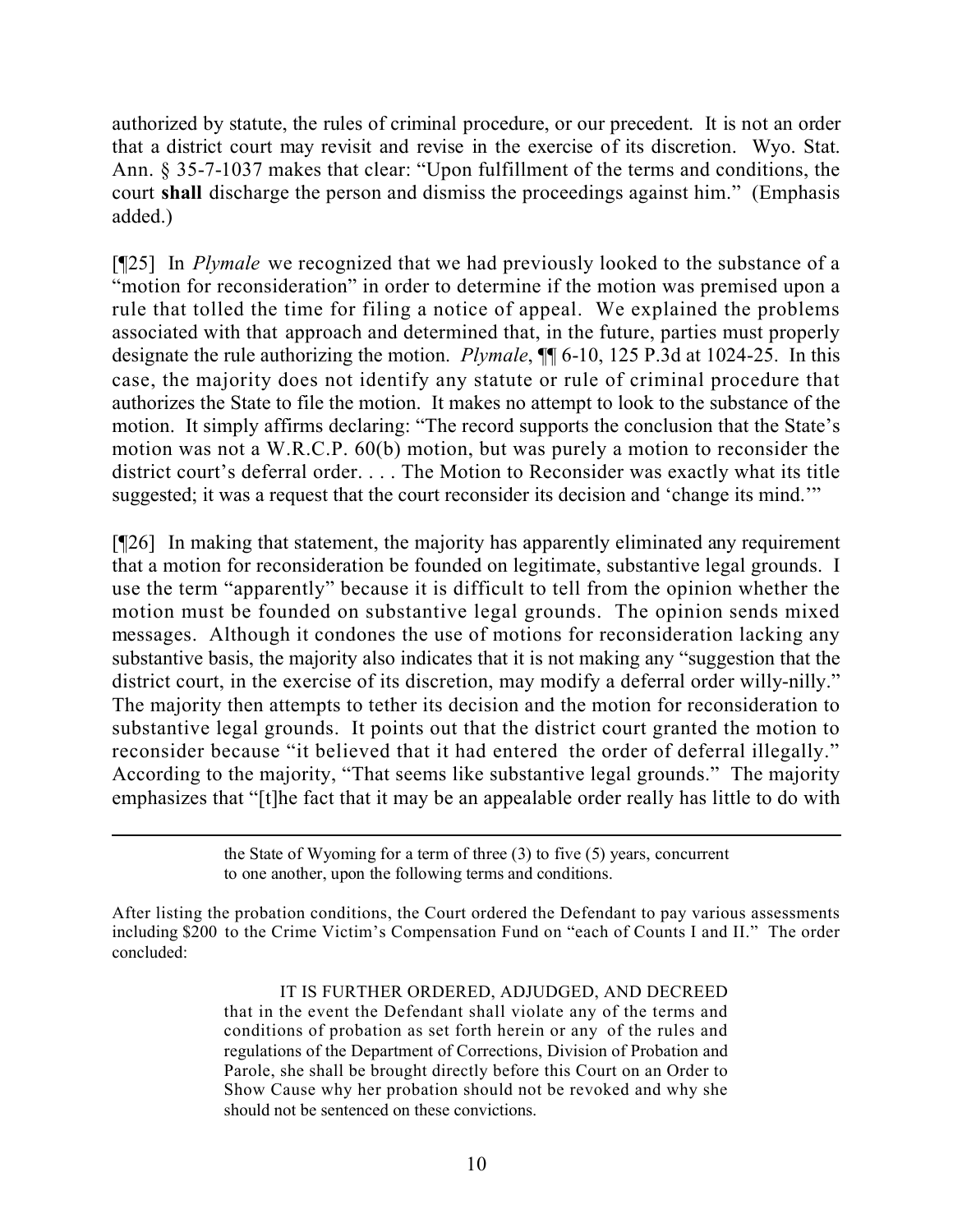whether or not the district court may or may not amend it on the ground that it was an illegal order." But the majority opinion does not uphold the motion for reconsideration and the subsequent Judgment and Sentence on that basis. If it had, this dissent may not have been necessary. Instead, the majority validates "post-judgment" motions for reconsideration that are not tied to any substantive legal foundation. It upholds "postjudgment" motions for reconsideration that merely ask the district court to "change its mind." There is simply no way to reconcile the conclusion reached by the majority with the precedent we established in *Plymale.*

[¶27] I am unaware of any rule, statute, or precedent that authorizes the district court to "change its mind" following entry of a deferral order. If there is such a rule, the majority should identify it. We stated unequivocally in *Plymale*, that a motion for reconsideration is not recognized in the Wyoming Rules of Civil Procedure. The State has not suggested that a motion for reconsideration is authorized by any provision in the Wyoming Rules of Criminal Procedure. At the hearing on the motion for reconsideration, counsel for the State recognized the invalidity of a "stand-alone" motion for reconsideration:

> Your Honor, immediately before court commenced this morning counsel for the Defendant provided me with a copy of *Plymale v. Donnelly*, [2006 WY 3, 125 P.3d 1022 (Wyo. 2006)] a decision of the Wyoming Supreme Court, and I simply want to point out to the Court that in *Plymale* – and I'm assuming that she intends to argue *Plymale* for the proposition that Wyoming does not recognize motions to reconsider.

> I would point out to the Court that in paragraph five of the *Plymale* opinion the Court points out the Wyoming Rules of Civil Procedure provide various methods to obtain relief from judgment, such as those contained in Rules 50, 59, and 60, along with the direct appeal.

> Conspicuously absent is a provision for a stand-alone motion for reconsideration. I would point out to the Court that the State is not relying upon any motion of a stand-alone motion for reconsideration; rather, Your Honor, as we cited in our motion originally, quote: "This motion is brought pursuant to Rule 1(a) of the Wyoming Rules of Criminal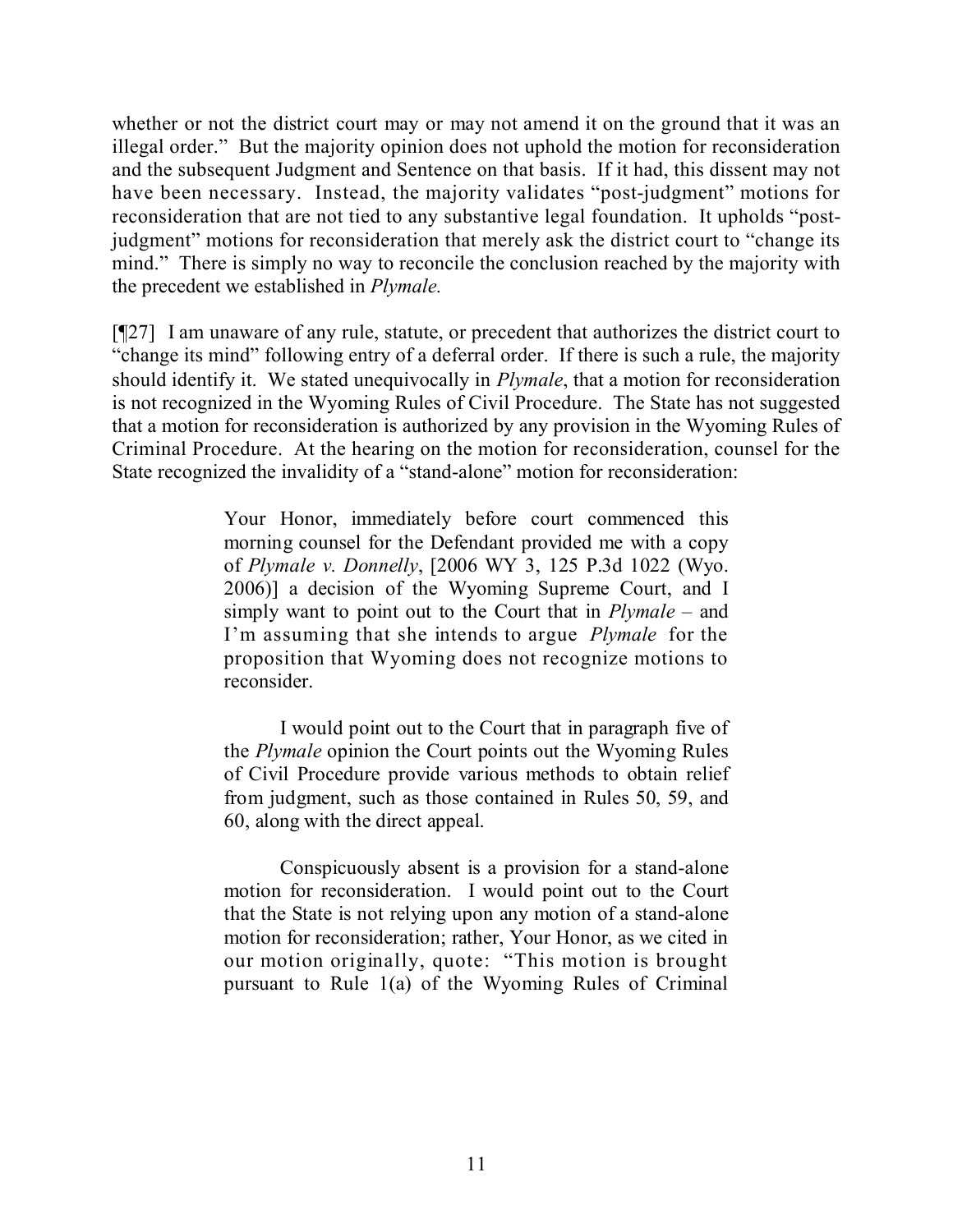Procedure and Rule 60 of the Wyoming Rules of Civil Procedure."<sup>7</sup>

Perhaps more significantly, the decision reached by the majority fails to reflect and take into account the very limited ability of the State to challenge adverse determinations in a criminal case.

> In Wyoming, the prosecution in a criminal case does not have the right of direct appeal. *Crozier v. State*, 882 P.2d 1230, 1236 (Wyo. 1994). . . . The exclusive means available to the State to challenge an adverse ruling in a criminal case is by filing a bill of exceptions in accordance with Wyo. Stat. Ann. §§ 7-12-102 and 103 (LexisNexis 2011) or by filing a petition for writ of review pursuant to W.R.A.P. 13. *State v. Newman*, 2004 WY 41, ¶ 23, 88 P.3d 445, 453 (Wyo. 2004); *Crozier*, 882 P.2d at 1236.

*Ken v. State*, 2011 WY 167, ¶ 32, 267 P.3d 567, 575 (Wyo. 2011).

[¶28] The decision reached by the majority is also at odds with our handling of the State's attempt to challenge other aspects of the district court's ruling. As mentioned in the majority opinion, the State raised several issues in its motion for reconsideration. The State prevailed on its contention that the district court lacked authority to defer acceptance of the guilty plea and sentence for more than one count. However, the district court rejected the State's contention that its consent to the deferral was required. The State attempted to challenge that ruling. It filed a Notice of Appeal. That appeal was docketed in this Court as Case No. S-12-0171. Subsequently, the State attempted to convert its appeal to a "Petition for Writ of Certiorari." According to the State:

> After filing its Notice of Cross-Appeal, the State discovered that *Crozier v. State*, 882 P.2d 1230 (Wyo. 1994), appeared to ban cross-appeals and any functional equivalent of an appeal by the State in criminal cases, holding that a bill of exceptions was the exclusive means by which the prosecution could request review of a trial court's ruling. *Id.*  at 1236.

We rejected the State's motion and dismissed the appeal. We explained:

 <sup>7</sup> We have indicated previously that W.R.C.P.  $60(b)$  is a potential avenue of relief from a judgment for a defendant. *Padilla v. State*, 2004 WY 66, 91 P.3d 920 (Wyo. 2004). The State has not established that the rule also is available to it to obtain review of an adverse determination in a criminal case.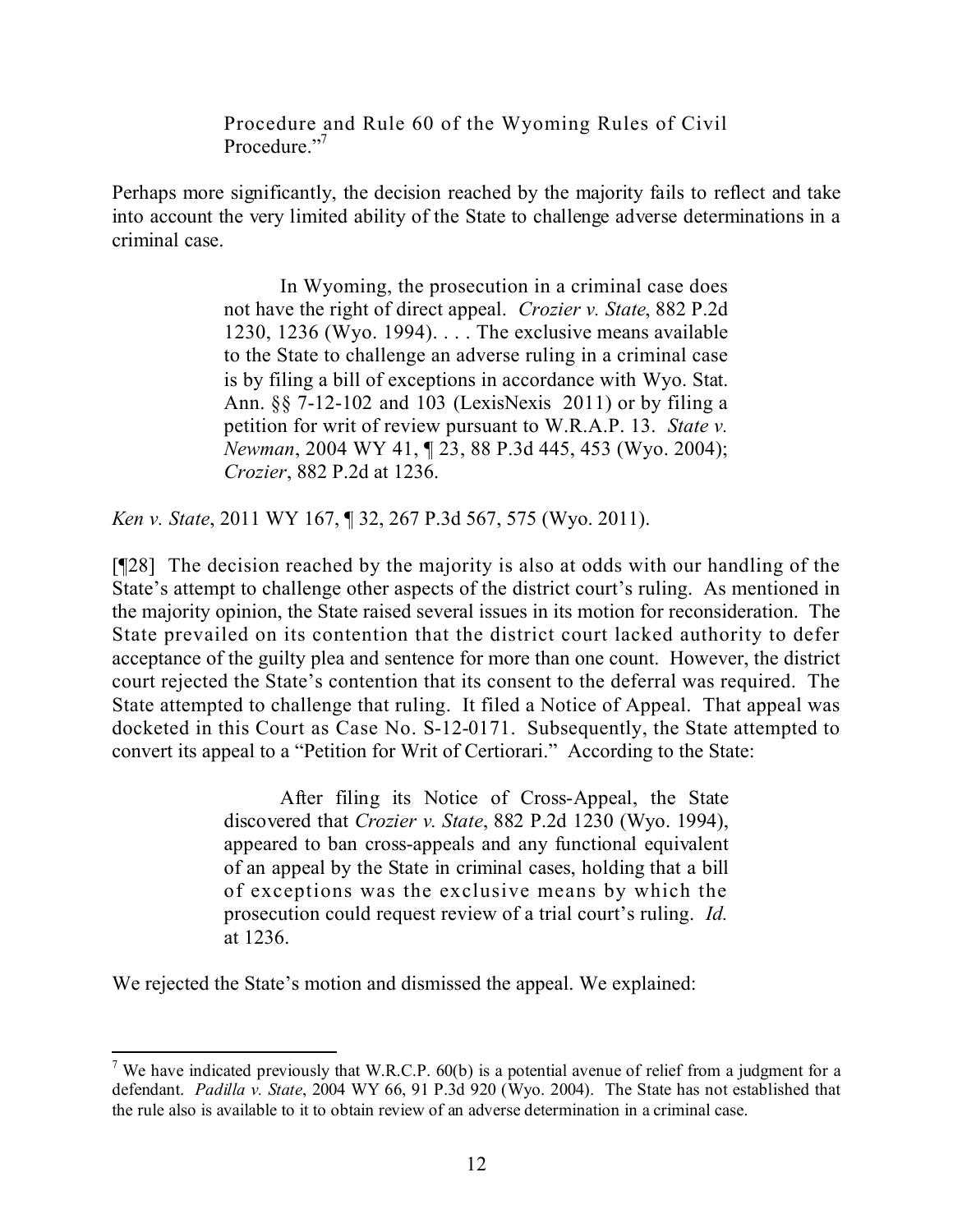**This matter** came before the Court upon "Cross-Appellant's Motion to Convert Cross-Appeal to Petition for Writ of Certiorari," e-filed herein July 27, 2012. After a careful review of the motion, the "Motion to Strike Respondent's Motion to Convert," and the file, this Court finds that the motion to convert should be denied and that this improper cross-appeal should be dismissed. *Crozier v. State*, 882 P.2d 1230, 1236 (Wyo. 1994) ("The legislature has not authorized the State to appeal in a criminal case, and we conclude a cross-appeal is in effect the same as an appeal."). The Court finds that conversion to a writ should not be allowed in this case because, *inter alia*, a bill of exceptions would provide an adequate remedy under the circumstances of this case. *See State v. Newman*, 2004 WY 41, ¶ 20, 88 P.3d 445, 452 (Wyo. 2004).

[¶29] In its motion to convert appeal, the State referenced our decision in *Billis*. *Billis* reflects that an order of deferral is a final, appealable order. It also demonstrates proper use of a bill of exceptions to obtain review of a deferral order that is adverse to the State. In *Billis*, a county judge wished to enter an order of deferral under Wyo. Stat. Ann. § 7- 13-301. The State refused to consent and argued that deferral was inappropriate under the facts of the case. Despite the objection and the failure of the State to consent, the judge entered a deferral order. The State sought appellate review by seeking permission to file a bill of exceptions under Wyo. Stat. Ann. § 7-12-102. We granted the State's application. *Billis*, 800 P.2d at 404-05. Ultimately, we determined the provision in Wyo. Stat. Ann. § 7-13-301 mandating State consent to a deferral did not violate the constitution. *Id.*, 800 P.2d at 427. The State did not seek a bill of exceptions in this case. 8

[¶30] It should be noted that the Order the State attempted to challenge in this case by appeal was the "Judgment and Sentence" entered by the district court following the hearing on the motion to reconsider. At that hearing, the district court entered the guilty plea on Count II and sentenced appellant on that count. In the Judgment and Sentence the district court also ordered that further proceedings on Count I be deferred. It is that portion of the Judgment and Sentence that the State attempted to challenge in its appeal. It contended that the district court lacked legal authority to grant a deferral without State consent. As I understand the majority opinion, the deferral of Count I in the Judgment and Sentence is not yet a final, appealable order because sentence has not yet been

 <sup>8</sup> To be clear, I am not saying a bill of exceptions is the only avenue for relief available to the State under these circumstances. A bill of exceptions is specifically authorized by statute. I am simply saying that a "stand-alone" motion for reconsideration and/or a motion filed under W.R.Cr.P. 1 and W.R.C.P. 60 are not authorized. The State has not claimed that any other statute or rule entitles it to the relief it seeks in this case.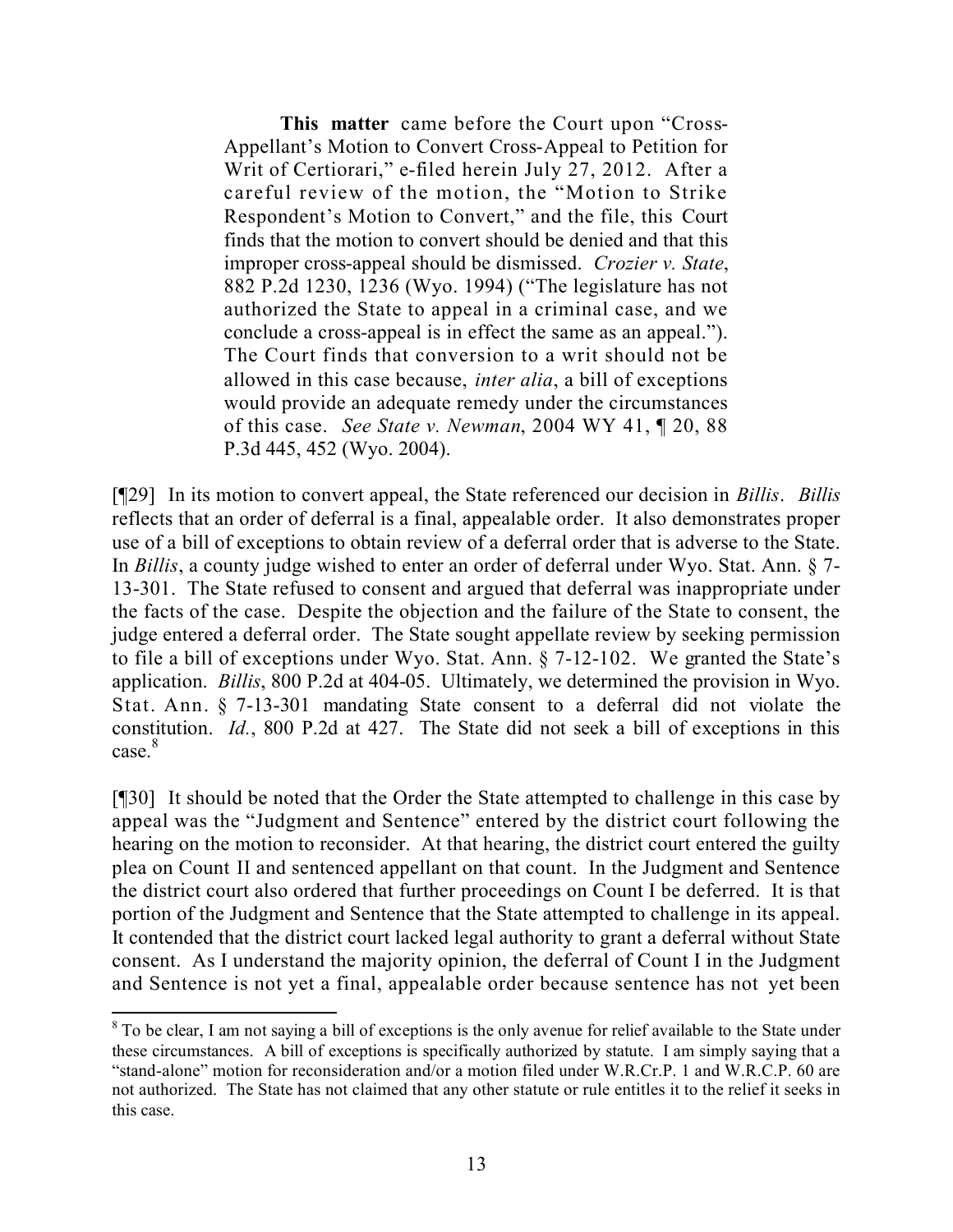imposed on that count. As mentioned previously, we have held in this case that the State could not challenge that portion of the order by appeal or writ of review and have stated that a bill of exceptions "would provide an adequate remedy" for the State. Despite that determination, under the holding of this opinion, the State could still file a motion for reconsideration, asking the district court to "change its mind" because the order is a prejudgment order to which our holding in *Steranko* applies. I would take a different approach. The two orders have different titles. One is labeled an "Order Pursuant to W.S. § 35-7-1037" and the other is termed a "Judgment and Sentence." Both, however, are final, appealable orders. A motion for reconsideration seeking review of either order is governed by our decision in *Plymale*.

[¶31] A comment regarding footnote 5 of the majority opinion is also warranted. In the footnote, the majority states: "the appellant does not herein directly challenge the authority of a trial court to 'change its mind' and amend a deferral once the defendant has begun to serve his or her probation under the deferral order. Consequently, this opinion does not address that issue." There is no support in the record for that conclusion.

[¶32] The majority defines a motion for reconsideration in this opinion as "a request that the court reconsider its decision and 'change its mind.'" Appellant's entire appeal is devoted to that issue. She contends that the motion to reconsider filed by the State was a request by the State that the district court "change its mind" regarding the deferral order. She contends that the deferral order was a final, appealable order. She claims that our holding in *Plymale* is applicable to the situation presented here because the deferral order was a final, appealable order. She claims that in *Plymale*, this Court clearly and unequivocally held that motions to reconsider following entry of a final, appealable order are not authorized and should be deemed "null and void." She points out that the prejudgment motions for reconsideration authorized by our decision in *Steranko* refer to "tentative" pre-trial type decisions, not to "final, appealable orders." It is simply inaccurate to claim that Appellant has failed to "raise the issue." The essence of this case is the nature of the "Order Pursuant to W.S. § 35-7-1037." If it is a "final, appealable order," *Plymale* controls.

[¶33] In this case, as a condition of the deferral, Ms. McWilliams was placed on probation for three to five years. With this opinion, the majority opens the door for discretionary reconsideration of the deferral order at any time during the probationary period. I cannot find any support for that approach in our precedent or the Wyoming Rules of Criminal Procedure.

[¶34] I agree with the majority that the issue that is presented in this appeal is very narrow. We have not been asked whether a district court can correct an illegal deferral order *sua sponte*. We have not been asked whether W.R.Cr.P. 35(a), which allows an illegal sentence to be corrected "at any time," applies to an illegal deferral order. We have not been asked to determine whether the original deferral order was illegal. We